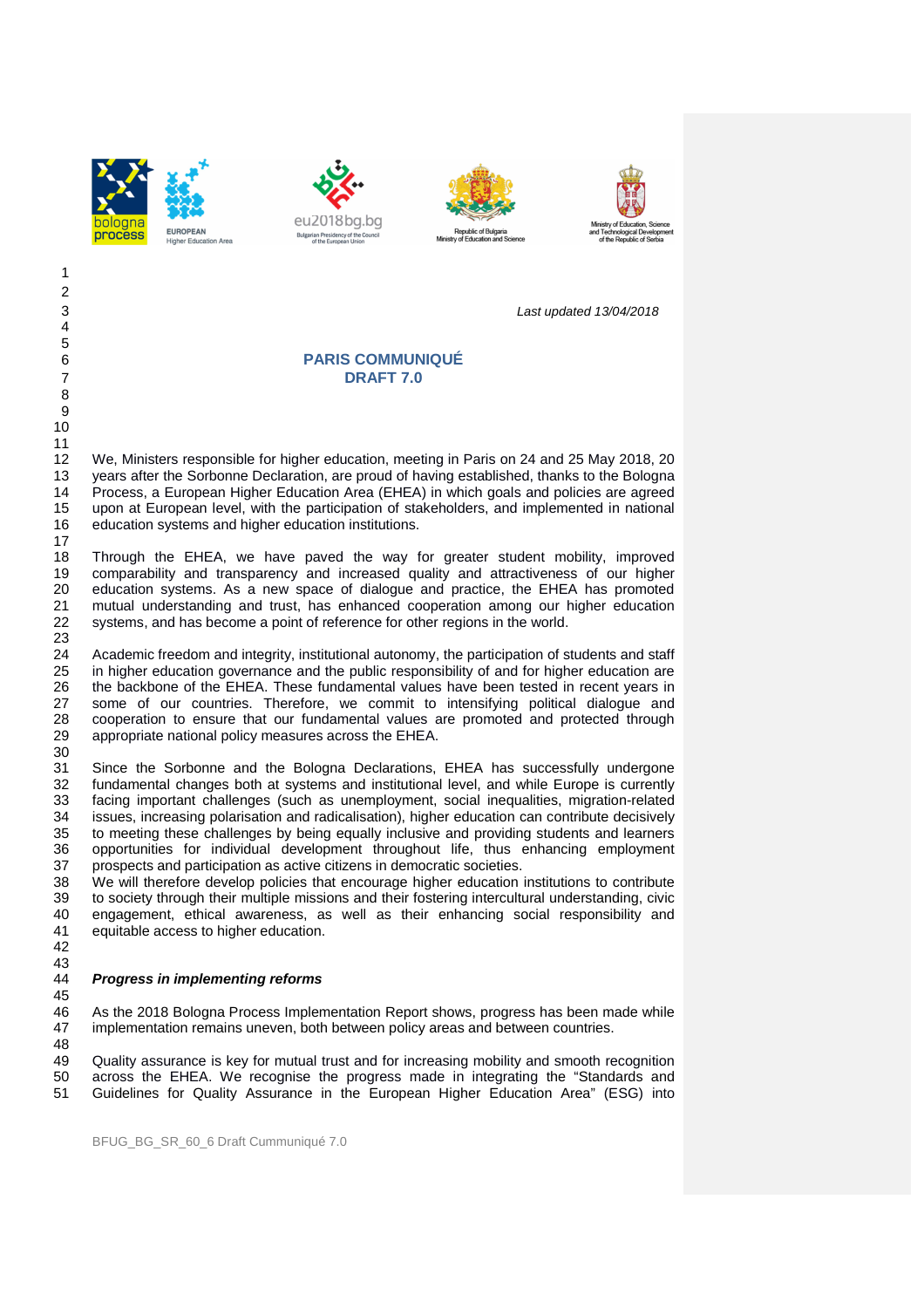52 national and institutional practice in a majority of our countries. We commit to removing the 53 remaining obstacles to the full implementation of the 2015 ESG in our national legislations. In<br>54 order to develop more joint programmes and joint degrees, we will also seek to enable the order to develop more joint programmes and joint degrees, we will also seek to enable the 55 use of the "European Approach for Quality Assurance of Joint Programmes" in our higher 56 education systems. We also welcome and promote the use of the Database of External 57 Quality Assurance Results (DEQAR) as a tool to enhance transparency. 58

59 In order to further develop mobility and recognition across the EHEA, we will increase our 60 efforts in ensuring that comparable higher education qualifications obtained in one EHEA 61 country are automatically recognised on the same basis in the others, for the purpose of 62 accessing further higher education studies.

64 We will develop policies to fully implement through our national legislations the Lisbon 65 Recognition Convention and its Recommendation on the recognition of qualifications held by 66 refugees, displaced persons and persons in a refugee-like situation. We also urge higher 67 education institutions to develop transparent procedures for the recognition of qualifications,<br>68 recognition of prior learning and of study periods recognition of prior learning and of study periods. 69

70 We approve the proposal for a revised Diploma Supplement and strongly recommend its<br>71 adoption within the respective frameworks of the Council of Europe. UNESCO and the adoption within the respective frameworks of the Council of Europe, UNESCO and the 72 European Commission. We call on higher education institutions to continue their 73 development of transparency tools based on learning outcomes, and we encourage the<br>74 bigher education and training community, together with the Commission, UNESCO and the 74 higher education and training community, together with the Commission, UNESCO and the 75 Council of Europe, to embark on the digitalisation of the Diploma Supplement, with a 75 Council of Europe, to embark on the digitalisation of the Diploma Supplement, with a<br>76 commitment by higher education institutions to pursue further student data exchange in a commitment by higher education institutions to pursue further student data exchange in a 77 secure, machine-readable and interoperable formats, in line with data protection legislation, 78 in order to promote further student mobility. We also welcome the current "European student 79 card" pilot project with a view to encourage its further development for more and easier 80 student mobility across the EHEA.

82 In order to ensure a fair recognition of ECTS-based short cycles across the EHEA, We 83 include short-cycle qualifications as a stand-alone qualification within the overarching 84 qualifications framework for qualifications in the EHEA (QF/EHEA), while it is up to each 85 country to see whether and how to integrate short-cycle qualifications within their own 86 national framework. 87

### 88 **Unlocking the full potential of the EHEA: taking implementation forward**

89 90 We acknowledge that the Bologna Process-driven reforms across the EHEA require the successful implementation and full ownership of all our mutually-agreed goals and action successful implementation and full ownership of all our mutually-agreed goals and action 92 lines by all our member countries. Fulfilling our commitments depends and relies upon national policy-makers, public authorities at large institutions, staff, students and other national policy-makers, public authorities at large, institutions, staff, students and other 94 stakeholders.

95 96 In order to unlock the full potential of the EHEA in particular by an improved implementation<br>97 of the Bologna key commitments, welged adopt a structured peer-review process based on 97 of the Bologna key commitments,  $|\text{w}e|_{\text{Ac1}}|$  adopt a structured peer-review process based on solidarity, cooperation and mutual learning, focusing on three key commitments crucial to solidarity, cooperation and mutual learning, focusing on three key commitments crucial to 99 reinforce and support quality and exchange inside the EHEA:

- 100 a three-cycle system compatible with the QF-EHEA,
- 101 compliance with the Lisbon Recognition Convention
- 102 and a quality assurance system in substantial compliance with the European 103 Standards and Guidelines.
- 104

63

81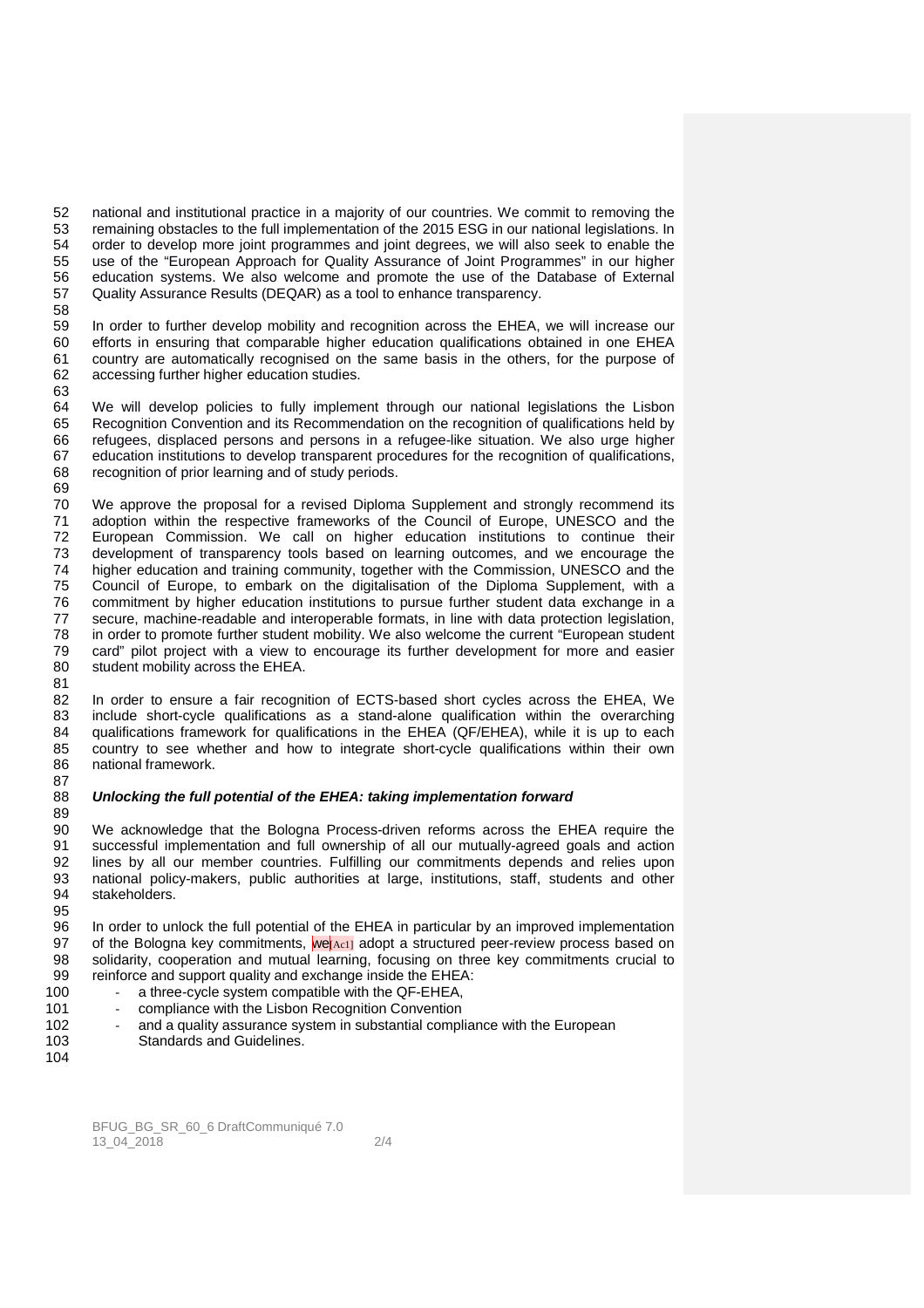105 After Belarus joined the EHEA in 2015 on the basis of an agreed roadmap, and initiated first 106 reforms, we welcome Belarus' commitment to work with other members to implement the reforms, we welcome Belarus' commitment to work with other members to implement the 107 *proposed Action Plan.* 108

109 We mandate the Bologna follow-up group to implement, coordinate and monitor the adopted 110 peer support approach and to report back to us by 2020 for our next Ministerial  $111$  conference  $A_{c21}$ ,  $A_{c31}$ 

112 113

115

## 114 **Innovation in Teaching and Learning**

116 Ensuring and enhancing the relevance and best quality of teaching and learning is the core<br>117 mission of the European Higher Education Area. Students and graduates must be 117 mission of the European Higher Education Area. Students and graduates must be 118 empowered with the knowledge, skills and competences required in fast-changing societies 119 and labour markets, including the ability to learn all their lives long. Higher education 120 therefore must be more than ever equally inclusive and relevant for all learners, regardless of 121 background and must fulfil the multiple missions assigned to it: personal development 121 background, and must fulfil the multiple missions assigned to it: personal development,<br>122 preparation for meaningful integration into the labour market and the development of a broad preparation for meaningful integration into the labour market and the development of a broad 123 knowledge base in a knowledge and innovation based society. 124

125 In order to further the continuous enhancement and innovation of teaching and learning 126 across the EHEA, we will develop policies to support and stimulate innovative learning and 127 teaching practices by and at our higher education institutions where institutional leadership<br>128 has a key role in promoting and supporting this transformation driven together with students 128 has a key role in promoting and supporting this transformation driven together with students 129 and staff, in close cooperation with relevant stakeholders. and staff, in close cooperation with relevant stakeholders.

130 131 In order to achieve our goals, we will ensure that higher education institutions further develop 132 and fully include the student-centred learning approach in teaching and learning and make 133 full use of the opportunities offered by on line and digital learning in particular in order to 134 increase the digital competences of students and staff.

135 High quality education provides students with both academic and work-based learning 136 experiences and draws on a variety of pedagogical approaches and modes of delivery. We 137 will encourage higher education institutions to providing inter-disciplinary programmes, 138 offering flexible learning paths, developing study programmes combining digital and other<br>139 learning approaches and to increase social mobility by enabling learners to access and 139 learning approaches and to increase social mobility by enabling learners to access and<br>140 complete higher education. We will remove regulatory obstacles to digital learning, and complete higher education. We will remove regulatory obstacles to digital learning, and 141 ensure access to digital technologies to facilitate participation and completion of studies for 142 all students.

143<br>144 Education and research are mutually reinforcing, and we commit to improving synergies 145 between education and research in all our higher education systems. Students should 146 encounter research or research-like elements at all levels of higher education and get critical<br>147 and creative mindsets, with the ability to cope with the unknown and find out solutions to any 147 and creative mindsets, with the ability to cope with the unknown and find out solutions to any<br>148 onew challenges new challenges. 149

150 High quality teaching is essential in fostering high quality education, and we will improve 151 parity of esteem between teaching and research for career development, exploring ways in<br>152 which high quality teaching will give merit in academic careers in the same way as which high quality teaching will give merit in academic careers in the same way as 153 achievement in research. We will promote institutional, national and European initiatives for 154 the continuous enhancement of teachers' pedagogical competences.

155 156

157 **Towards a more ambitious EHEA from 2020** 

158

BFUG\_BG\_SR\_60\_6 DraftCommuniqué 7.0 13\_04\_2018 3/4